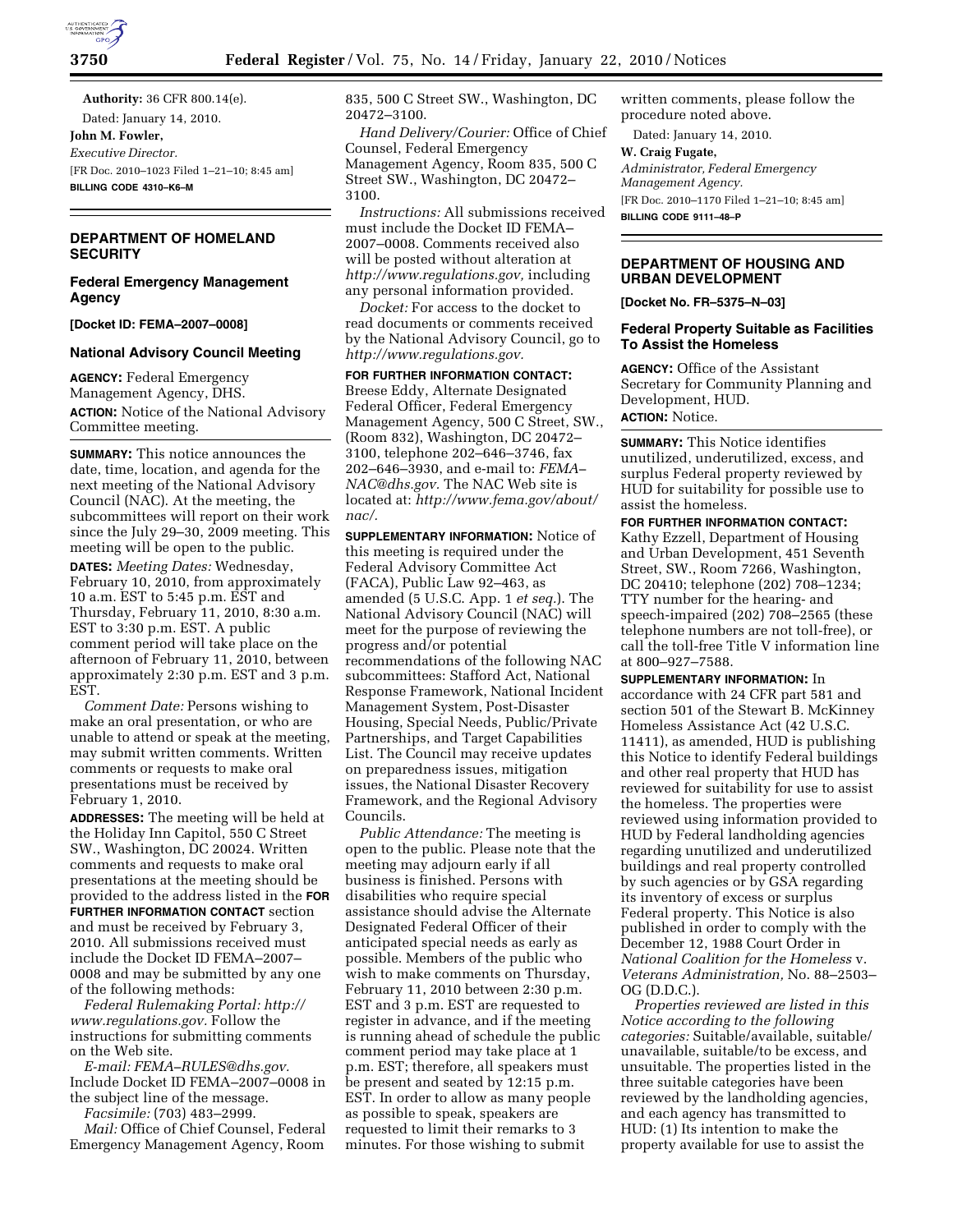homeless, (2) its intention to declare the property excess to the agency's needs, or (3) a statement of the reasons that the property cannot be declared excess or made available for use as facilities to assist the homeless.

Properties listed as suitable/available will be available exclusively for homeless use for a period of 60 days from the date of this Notice. Where property is described as for ''off-site use only'' recipients of the property will be required to relocate the building to their own site at their own expense. Homeless assistance providers interested in any such property should send a written expression of interest to HHS, addressed to Theresa Rita, Division of Property Management, Program Support Center, HHS, room 5B–17, 5600 Fishers Lane, Rockville, MD 20857; (301) 443–2265. (This is not a toll-free number.) HHS will mail to the interested provider an application packet, which will include instructions for completing the application. In order to maximize the opportunity to utilize a suitable property, providers should submit their written expressions of interest as soon as possible. For complete details concerning the processing of applications, the reader is encouraged to refer to the interim rule governing this program, 24 CFR part 581.

For properties listed as suitable/to be excess, that property may, if subsequently accepted as excess by GSA, be made available for use by the homeless in accordance with applicable law, subject to screening for other Federal use. At the appropriate time, HUD will publish the property in a Notice showing it as either suitable/ available or suitable/unavailable.

For properties listed as suitable/ unavailable, the landholding agency has decided that the property cannot be declared excess or made available for use to assist the homeless, and the property will not be available.

Properties listed as unsuitable will not be made available for any other purpose for 20 days from the date of this Notice. Homeless assistance providers interested in a review by HUD of the determination of unsuitability should call the toll free information line at 1– 800–927–7588 for detailed instructions or write a letter to Mark Johnston at the address listed at the beginning of this Notice. Included in the request for review should be the property address (including zip code), the date of publication in the **Federal Register**, the landholding agency, and the property number.

For more information regarding particular properties identified in this Notice (*i.e.,* acreage, floor plan, existing sanitary facilities, exact street address), providers should contact the appropriate landholding agencies at the following addresses: COAST GUARD: Commandant, United States Coast Guard, Attn: Jennifer Stomber, 2100 Second St., SW., Stop 7901, Washington, DC 20593–0001; (202) 475– 5609; ENERGY: Mr. Mark Price, Department of Energy, Office of Engineering & Construction Management, MA–50, 1000 Independence Ave, SW., Washington, DC 20585: (202) 586–5422; GSA: Mr. Gordon Creed, Acting Deputy Assistant Commissioner, General Services Administration, Office of Property Disposal, 18th & F Streets, NW., Washington, DC 20405; (202) 501–0084; NAVY: Mrs. Mary Arndt, Acting Director, Department of the Navy, Real Estate Services, Naval Facilities Engineering Command, Washington Navy Yard, 1322 Patterson Ave., SE., Suite 1000, Washington, DC 20374– 5065; (202) 685–9305; (These are not toll-free numbers).

Dated: January 14, 2010.

**Mark R. Johnston,** 

*Deputy Assistant Secretary for Special Needs.* 

#### **TITLE V, FEDERAL SURPLUS PROPERTY PROGRAM FEDERAL REGISTER REPORT FOR 01/22/2010**

## **Suitable/Available Properties**

*Building*  Idaho Residence 287 Westside Rd. Bonners Ferry ID 83805 Landholding Agency: GSA Property Number: 54201010001 Status: Excess GSA Number: 9–I–ID–0578–AA Comments: 1460 sq. ft., 2-story residence, offsite use only

## *Land*  Kansas

Sunflower Hill Club & Cottage Sites Hwy17/Hwy400 Fall River KS 67047 Landholding Agency: GSA Property Number: 54201010002 Status: Excess GSA Number: 7–D–KS–0513 Comments: approx. 126 acres, right-of-way access for roads and power lines

#### **Suitable/Available Properties**

*Land*  Texas Cottonwood Bay 14th St/Skyline Rd. Grand Prairie TX Landholding Agency: GSA Property Number: 54201010004 Status: Surplus GSA Number: 7–N–TX–846

Comments: 110 acres includes a 79 acre water body, primary storm water discharge basin. remediation responsibilities, subject to all institutional controls

#### **Unsuitable Properties**

*Building* 

California Bldgs. PM4–32, PM5–24 Naval Base Point Mugu CA 93042 Landholding Agency: Navy Property Number: 77201010001 Status: Unutilized Reasons: Secured Area Floodway

### **Unsuitable Properties**

*Building*  California 7 Bldgs. Naval Base Point Mugu CA 93042 Landholding Agency: Navy Property Number: 77201010002 Status: Unutilized Directions: PM71, 73, 76, 77, 160, 350, 353, 384 Reasons: Secured Area Floodway 9 Bldgs. Naval Base Point Mugu CA 93042 Landholding Agency: Navy Property Number: 77201010003 Status: Unutilized Directions: PM555, 565, 700, 704, 737, 759, 852, 853, 855 Reasons: Secured Area Floodway 4 Bldgs. Naval Base Point Mugu CA 93042 Landholding Agency: Navy Property Number: 77201010004 Status: Unutilized Directions: 240CA, 244CA, 246CA, 248CA Reasons: Extensive deterioration Floodway Secured Area **Unsuitable Properties**  *Building*  California 8 Bldgs. Naval Base Port Hueneme CA 93043 Landholding Agency: Navy Property Number: 77201010005 Status: Unutilized Directions: PH827, 1206, 1207, 1374, 1375, 1376, 1527, 1528 Reasons: Extensive deterioration Secured Area Floodway

District of Columbia

8 Bldgs.

U.S. Naval Observatory Washington DC 20007 Landholding Agency: Navy Property Number: 77201010006 Status: Excess Directions: 58, 60, 64, 64B, 84, 90, 98, T5 Reasons: Secured Area